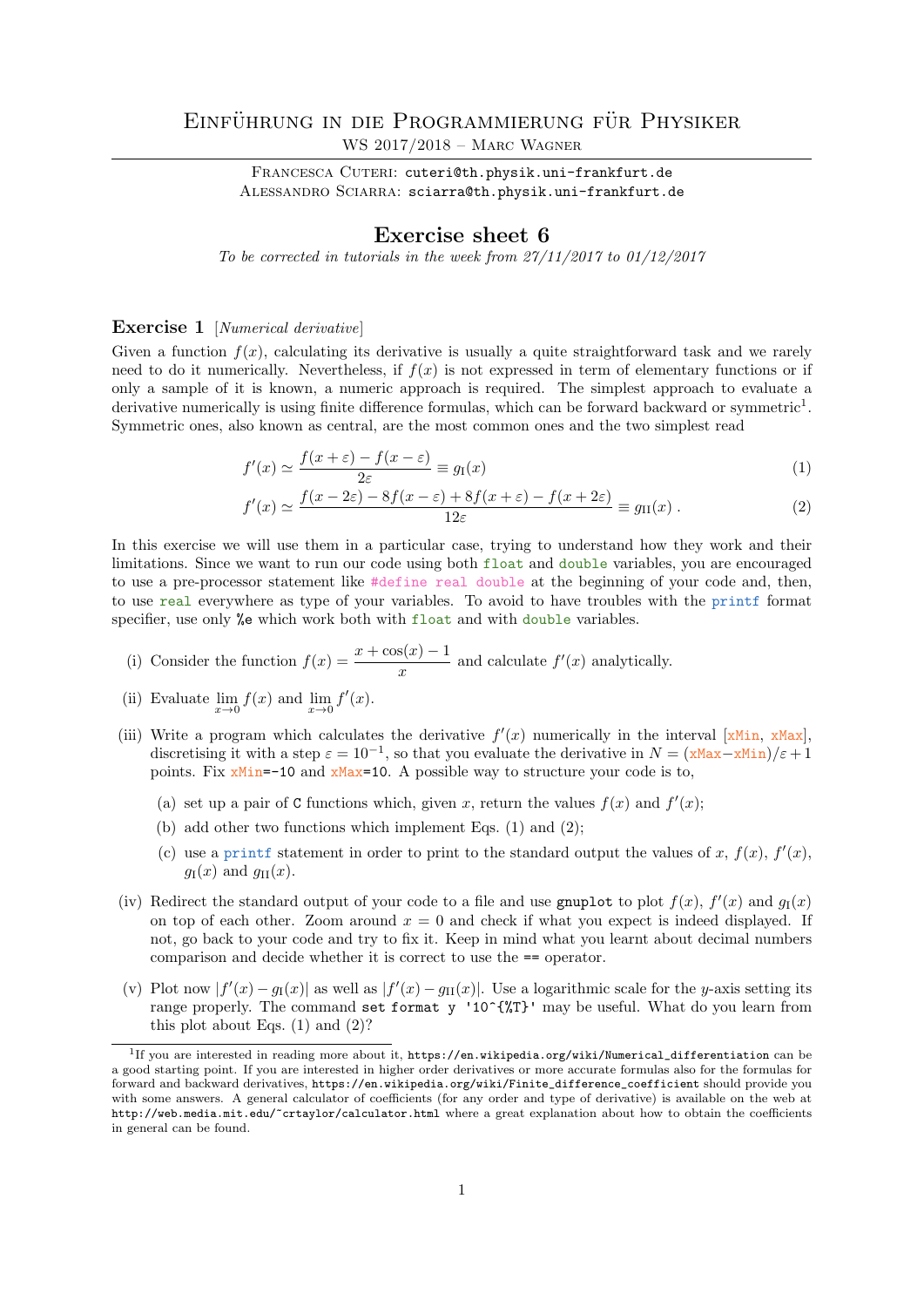(vi) Modify now slightly your code and move some code from your main to a

```
real CalculateAverageDerivativeDeviation (real xMin, real xMax,
                                            real epsilon)\{/* \dots */\}
```
function, which should now calculate

$$
\delta = \frac{1}{N} \sqrt{\sum_{i=1}^{N} \left[ f'(x_i) - g_1(x_i) \right]^2} ,
$$

always discretising the interval [xMin, xMax] with a step  $\varepsilon = x_{i+1} - x_i$ .

- (vii) Make your code calculate  $\delta$  for several values of  $\varepsilon$ , starting with  $\varepsilon = 10^{-1}$  and halving it, until it goes below the threshold  $\varepsilon_{\rm min} = 10^{-6}$ . Use a printf statement to print in an exponential form  $\varepsilon$ and  $\delta$  to the standard output and redirect it to a datafile. Repeat this step both with float and double variables.
- (viii) Use gnuplot to visualise your data. Here below, you find a possible way to plot them.

```
set logscale xy
set format xy '10^{\circ}{% T}'
set xrange [1:1.e-7] reverse
plot "data_float.dat" u 1:2 w lp pt 6, \backslash"data_double.dat" u 1:2 w lp pt 6
```
Can you explain the outcome? What do you learn from your plot?

- (ix) Repeat item (vii) using  $g_{\text{II}}$  in the expression of  $\delta$  and plot again your data. You can add the new points on the old plot produced in item (viii). Is the outcome as you expected?
- (x) Is there a way to decide whether to use float or double at compile time without editing your code? Said differently, what does the option -D of g++ do and how should it be used? Be careful, though! If the user forgot to use it, your code should still compile! Can #ifndef and #endif help you?

Advanced: A bool parameter in your function(s) may be used to decide which finite difference formula should be used. On top, you could use a pre-processor macro calling your function(s) (maybe defined when compiling the code).

## Exercise 2 [Zeroes of functions]

In the lecture you learnt about the *Bisection method* for the computation of zeroes of one-dimensional real-valued functions. In this exercise you will face the same kind of problem, but try to solve it with different algorithmic strategies.